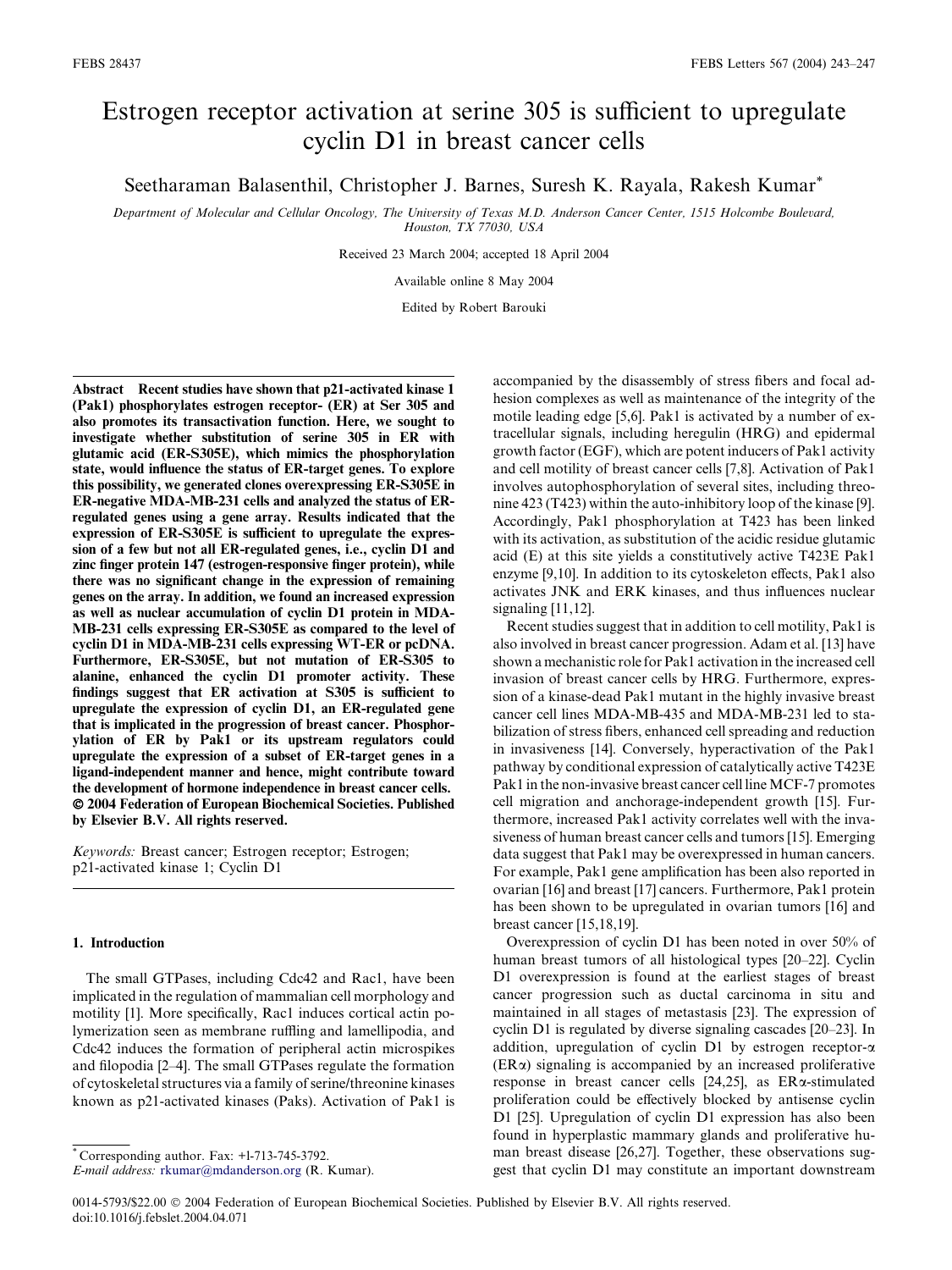target of diverse upstream signals with a role in mammary gland development and tumorigenesis.

More recently, Pak1 has been shown to directly phosphorylate  $ER\alpha$  at Ser305 and to promote its transactivation functions [28]. Additionally, expression of kinase-active T423E Pak1 transgene in mammary glands induces hyperplasia in the mammary epithelium [28], a phenotype manifested by several other oncogenes including cyclin D1 [20]. To directly implicate the  $ER\alpha$ -S305 in the biology of breast cancer cells, here we investigated whether activation of ERa by replacing serine with glutamic acid at residue 305 can upregulate estrogen signaling pathway genes using an estrogen signaling pathway gene array.

# 2. Materials and methods

## *2.1. Cell cultures and reagents*

MDA-MB-231 human breast cancer cells were maintained in Dulbecco's modified Eagle's medium F12 (1:1) supplemented with 10% fetal calf serum. Antibodies were purchased from the following companies: anti-cyclin D1 from the Santa Cruz Biotechnology, Santa Cruz, CA, and anti-Vinculin from Sigma. The anti-T7 epitope antibody was purchased from Upstate Biotechnology, Inc. (Lake Placid, NY).

#### *2.2. Generation of stable cell lines*

MDA-MB-231 cells stably expressing pcDNA, T7-ER $\alpha$ -S305E and T7-WT-ERa were generated by transfecting pcDNA, pcDNA-T7-  $ER \alpha$ -S305E and pcDNA-T7-WT-ER $\alpha$  by using the calcium phosphate method. Forty eight hours after transfection, cells were selected by G418 (1 mg/ml) selection. Approximately 50 clones were isolated. Twenty clones were screened for the selection of individual clones.

#### *2.3. Cell extracts and immunoblotting assays*

For preparation of cell extracts, cells were washed  $3\times$  with phosphate-buffered saline and lysed in buffer (50 mM Tris–HCl, pH 7.5; 120 mM NaCl; 1% Triton X-100; 100 mM NaF; 200 mM NaVO5; 1 mM PMSF and protease inhibitor cocktail (Gibco)) for 15 min on ice. The lysates were centrifuged in an Eppendorf centrifuge at 4 °C for 15 min. Cell lysates containing equal amounts of protein were resolved on a 10% SDS–PAGE, transferred to nitrocellulose and probed with the appropriate antibodies, using an ECL method. Vinculin expression was used as protein loading control.

# *2.4. RNA isolation and cDNA array analysis*

Total RNA was isolated using TRIzol reagent (Invitrogen) following the manufacturer's protocol. Aliquots of RNA  $(5-10 \mu g)$  were used to analyze gene expression of estrogen signaling pathway (Cat # hGEA9914010) by GE array technology as per the manufacturer's instructions (SuperArray, Inc., Bethesda, MD). Relative amounts of mRNA transcripts were quantified using Molecular Imager System and GE Array Analyzer version 1.3 software. The relative amount of a given gene transcript was estimated by background substraction and normalizing the signal with the signal derived from  $\beta$ -actin.

## *2.5. Immunofluorescence and confocal imaging*

Cells were plated on glass coverslips in six-well culture plates. After 24 h, the cells were rinsed in PBS, fixed in 4% paraformaldehyde and then processed for routine immunofluorescent localization of cyclin D1, T7-tag and F-actin (using Alexa-568-labeled Phalloidin, Molecular Probes, Inc., Eugene, OR). The DNA was visualized by counterstaining with ToPro3 (Molecular Probes). Fluorescent labeling was visualized using a Zeiss LSM 510 microscope and a  $63\times$  objective.

## *2.6. Cyclin D1 promoter–reporter assays*

Subconfluent MDA-MB-231 cells cultured in six-well plates were transiently cotransfected with 0.5  $\mu$ g of  $-1745$  bp cyclin D1 promoter– luciferase reporter construct [19],  $\overline{1}$  µg of WT-ER, ER $\alpha$ -S305E and ER $\alpha$ -S305A [28], and 10 ng of  $\beta$ -galactosidase using the FuGENE-6 reagent according to manufacturer's protocol (Roche Molecular Biochemicals, Indianapolis, IN). Twenty four hours after transfection,

cells were lysed with passive-lysis buffer and luciferase assay was performed using Luciferase Reporter Assay Kit (Promega, Madison, WI). b-Galactosidase activity was used to normalize the transfection. Each transfection was performed in triplicate wells [19].

### *2.7. Statistical analysis*

Statistical analysis was done using Student's t-test and values with  $p < 0.05$  were considered statistically significant.

## 3. Results and discussion

Earlier work from this laboratory has shown that Pak1 phosphorylates  $ER\alpha$  at Ser305 and promotes transactivation functions of ER [28] and that Pak1 regulates cyclin D1 expression in mammary epithelial and breast cancer cell lines [19]. Since ER signaling has been shown to upregulate cyclin D1 expression [24,25] and because an ER serine 305 to glutamic acid mutant (ER-S305E) mimics Pak1 phosphorylation, we tested the possibility whether Pak1 activation of ERa-S305E is sufficient to influence the status of estrogen-inducible genes. To address this hypothesis, we first generated stable clones from ER-negative MDA-MB-231 cells expressing T7 tagged ERa-S305E or T7-WT-ERa or pcDNA. We characterized four individual pcDNA-T7-ERa-S305E clones, three individual pcDNA control vectors and  $T7-WT-ER\alpha$  expressing clones. Immunoblot analysis of the cell lysates from exponentially growing cells revealed the expression of  $T7-ER\alpha$  in  $ER\alpha$ -S305E and WT-ER $\alpha$  stable clones (Fig. 1).

The effect of ERa-S305E substitution on ER-responsive genes was studied using a human estrogen signaling pathway gene array. Interestingly, of the 26 genes analyzed (Table 1), expression of ER $\alpha$ -S305E significantly enhanced only the expression of cyclin D1 and estrogen-responsive finger protein [29], compared to the pcDNA clones, and there was no significant change on other genes spotted on the array (Fig. 2). These results suggested that  $ER\alpha$ -S305E expression is sufficient to upregulate the expression of selected ER-regulated gene such as cyclin D1 in a ligand-independent manner.

We next examined the expression of cyclin D1 protein in ERa-S305E clones. Western blot analysis showed that overexpression of  $ER\alpha$ -S305E was accompanied by a 7–8-fold upregulation of cyclin D1 protein expression compared to the levels of cyclin D1 in the control clones (Fig. 3). To gain an insight about the functional consequence of ER activation at residue 305 and cyclin D1 expression, we determined the subcellular distribution of cyclin D1 in ERa-S305E and WT-ER<sub>a</sub> clones by quantitative confocal scanning microscopy. Significant induction of cyclin D1 expression was observed in  $ER\alpha$ -S305E clones compared to the WT-ER $\alpha$  and pcDNA control clones, and induced cyclin D1 predominantly accumulates



Fig. 1. Characterization of stable clones expressing ERa-S305E. Total cell lysates from ERa-S305E, WT-ERa and pcDNA expressing clones were analyzed by Western blotting with an anti-T7 monoclonal antibody. Vinculin was used as a loading control.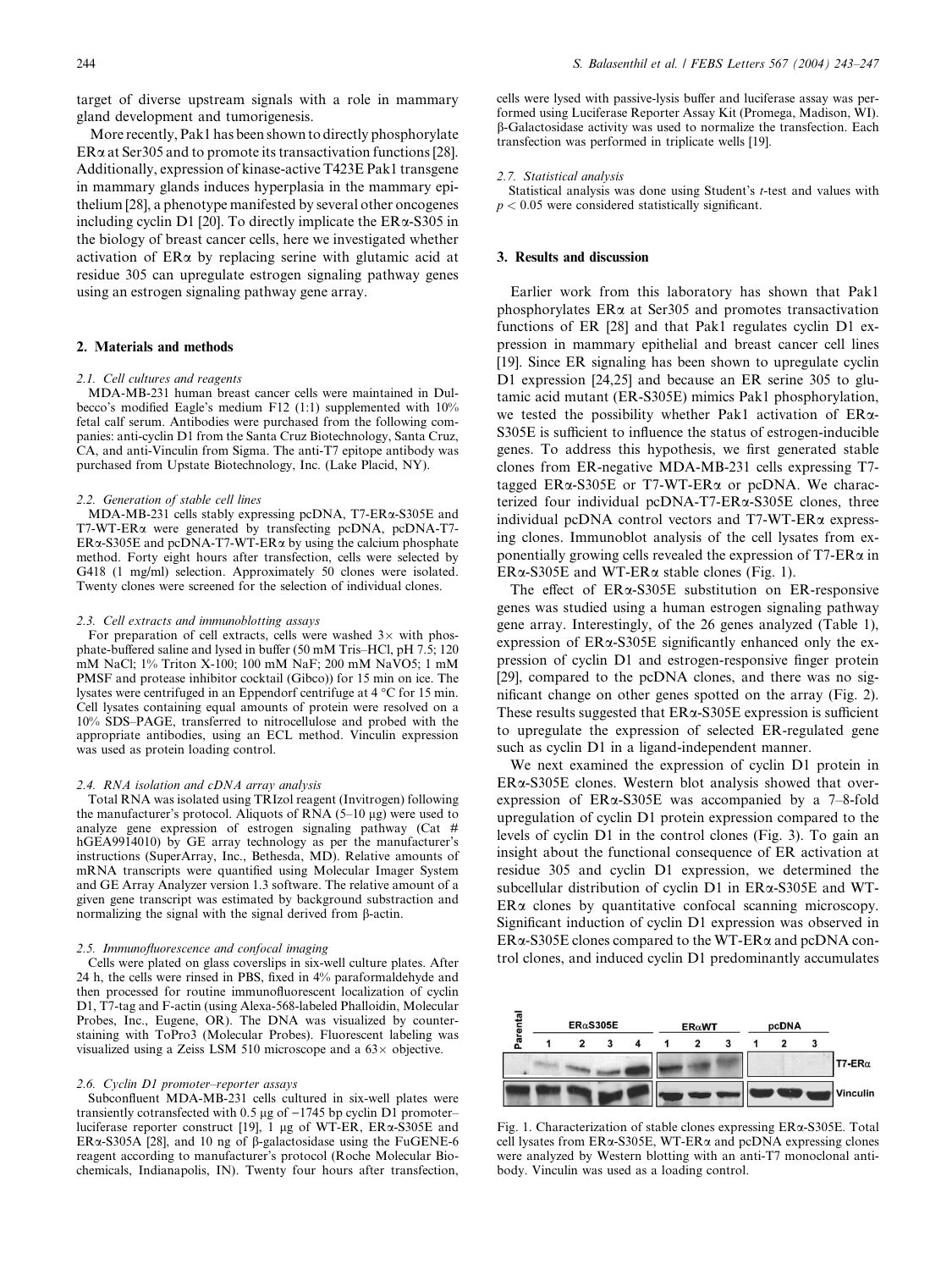| Table 1                                    |  |  |
|--------------------------------------------|--|--|
| Estrogen-regulated genes in the SuperArray |  |  |

| Position | UniGene              | GeneBank  | Symbol            | Description                                                                | Gene name         |
|----------|----------------------|-----------|-------------------|----------------------------------------------------------------------------|-------------------|
|          | Hs.79241             | M14745    | BCL <sub>2</sub>  | B-cell CLL/lymphoma 2                                                      | $bc1-2$           |
| 2        | Hs.194143            | U68041    | BRCA1             | Breast cancer 1, early onset                                               | <b>BRCA1</b>      |
| 3        | Hs.79572             | M11233    | <b>CTSD</b>       | Cathepsin D (lysosomal aspartyl protease)                                  | Cathepsin D       |
| 4        | N/A                  | L08752    | PUC <sub>18</sub> | PUC18 bacterial plasmid DNA                                                | PUC <sub>18</sub> |
| 5        | Hs.25647             | V01512    | <b>FOS</b>        | Human cellular oncogene c-fos                                              | c-fos             |
| 6        | Hs.78465             | J04111    | <b>JUN</b>        | v-jun avian sarcoma virus 17 oncogene homolog                              | $c$ -jun          |
|          | Hs.79070             | X00364    | <b>MYC</b>        | v-myc avian myelocytomatosis viral oncogene homolog                        | c-myc             |
| 8        | Hs.30888             | AB007618  | COX7A2L           | Cytochrome $c$ oxidase subunit VIIa polypeptide 2 like                     | COX7RP            |
| 9        | Hs.82932             | M64349    | CCND1             | Cyclin D1 (PRAD1: parathyroid adenomatosis 1)                              | Cyclin D1         |
| 10       | H <sub>s</sub> .9222 | AB007619  | EBAG9             | Estrogen receptor binding site associated, antigen, 9                      | EBAG9             |
| 11       | Hs.288061            | X00351    | ACTB              | $\beta$ -Actin                                                             | $\beta$ -Actin    |
| 12       | Hs.1579              | D21205    | <b>ZNF147</b>     | Zinc finger protein 147 (estrogen-responsive finger protein)               | EFP               |
| 13       | Hs.2230              | X04571    | EGF               | Epidermal growth factor ( $\beta$ -urogastrone)                            | EGF               |
| 14       | Hs.77432             | X00588    | EGFR              | Epidermal growth factor receptor                                           | <b>EGFR</b>       |
| 15       | Hs.1657              | NM_000125 | ESR1              | Estrogen receptor $\alpha$                                                 | ER $\alpha$       |
| 16       | Hs.103504            | AB006590  | ESR <sub>2</sub>  | Estrogen receptor $\beta$                                                  | $ER \beta$        |
| 17       | Hs.144321            | NM 002128 | HMG1              | High mobility group protein 1                                              | HMG1              |
| 18       | Hs.169476            | M33197    | <b>GAPDH</b>      | Glyceraldehyde-3-phosphate dehydrogenase                                   | <b>GAPDH</b>      |
| 19       | Hs.37003             | NM_005343 | <b>HRAS</b>       | v-Ha-ras Harvey rat sarcoma viral oncogene homolog                         | H-ras             |
| 20       | Hs.182265            | NM 002276 | KRT19             | Keratin 19                                                                 | Keratin 19        |
| 21       | Hs.2905              | M15716    | <b>PGR</b>        | Progesterone receptor                                                      | PR                |
| 22       | Hs.1905              | M29386    | PRL               | Prolactin                                                                  | PRL               |
| 23       | Hs.1406              | NM_003225 | TFF1              | Trefoil factor 1 (breast cancer, estrogen-inducible sequence expressed in) | pS <sub>2</sub>   |
| 24       | Hs.115256            | AF015950  | <b>TERT</b>       | Telomerase reverse transcriptase                                           | Telomerase        |
| 25       | Hs.170009            | NM_003236 | TGFA              | Transforming growth factor, $\alpha$                                       | $TGF-\alpha$      |
| 26       | Hs.194679            | NM_003881 | WISP <sub>2</sub> | WNT1 inducible signaling pathway protein 2                                 | WISP <sub>2</sub> |



Fig. 2. Effect of ERa-S305E on estrogen-responsive genes. Total RNA was isolated from pcDNA and ERa-S305E expressing clones. Aliquots of 5 µg RNA were taken and hybridized to the cDNA array of estrogen-responsive signaling pathway as per the manufacturer's instructions ([hGEA9912080], SuperArray, Bethesda, MD). Quantitation of the cDNA array analysis in pcDNA and ERa-S305E clones using a Molecular Imager System and GE Array Analyzer version 1.3 software.



Fig. 3. ERa-S305E upregulates cyclin D1 expression. Total cell lysates from ERa-S305E, WT-ERa and pcDNA expressing clones were analyzed for cyclin D1 by Western blotting with an anti-cyclin D1 monoclonal antibody. Vinculin was used as a loading control.

in the nucleus (Fig. 4, upper panel). Transgene expression in ERa-S305E and WT-ERa clones was validated using confocal microscopy (Fig. 4, bottom panel).

Because ERa-S305E stimulated the expression of cyclin D1 (this study), we further studied the effect of  $ER\alpha$ -S305E on cyclin D1-luciferase reporter driven promoter activity. As expected, the ER $\alpha$ -S305E mutant, but not ER $\alpha$ -S305 to alanine mutant (S305A) [28], resulted in a significant induction of cyclin D1 promoter activity as compared to the WT-ER $\alpha$  (Fig. 5A). Together, these findings suggest that  $ER\alpha$  phosphorylation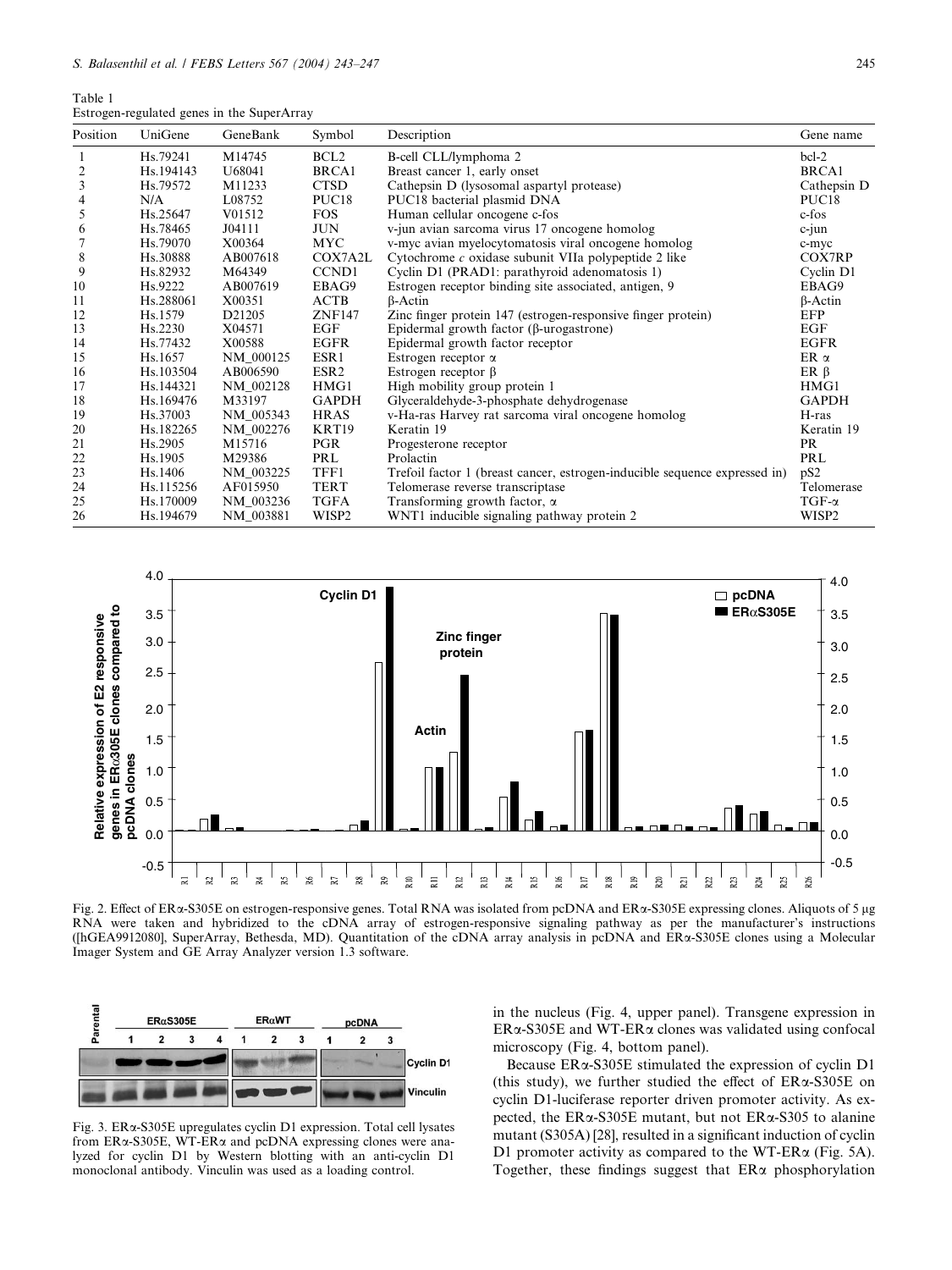

MDA-MB-231-pcDNA

MDA-MB-231-WTER $\alpha$ 

MDA-MB-231-ER $\alpha$ S305E

Fig. 4. Effect of ER<sub>x</sub>-S305E on cyclin D1 expression and localization. MDA-MB-231 cells stably expressing pcDNA, WT-ER<sub>x</sub> and ER<sub>x</sub>-S305E were fixed in 4% paraformaldehyde and immunofluorescently stained for endogenous cyclin D1 (green), T7-tag (green), actin (red) and counterstained for nuclear DNA (blue) ( $63 \times$  magnification).



Fig. 5. Effect of ERa-S305E and ERa-S305A on cyclin D1 promoter activity. (A) MDA-MB-231 cells were cotransfected with  $\overline{0.5}$  µg of cyclin D1-luciferase reporter, 1.0  $\mu$ g of WT-ER $\alpha$ , ER $\alpha$ -S305E or ER $\alpha$ -S305A and 10 ng of  $\hat{\beta}$ -galactosidase. After 24 h, the cells were lysed and luciferase activity was measured. The activity was normalized with  $\beta$ -galactosidase activity. \*  $P < 0.05$ . (B) Schematic representation of the proposed working model.

at Ser305 by Pak1 is important for transactivation functions of the ER pathway via Pak1.

In addition to its natural ligand estrogen, ER has also been shown to be activated by a variety of growth factors [30,31] and because growth factors have been implicated in the development of hormone independence [30,31], our findings presented here suggest a model wherein upstream

signals such as growth factors leading to Pak1 activation may potentially activate ER at Ser305 and thus regulate the expression and nuclear functions of cyclin D1. We have recently shown that these functions also can be regulated via  $NF$ - $\kappa$ B by Pak1 [19] (Fig. 5B). Since Pak1 regulation of ER at S305 is independent of estrogen [28], it is very likely that this noted ligand-independent increase in cyclin D1 expression might contribute towards the development of hormoneindependent phenotypes.

*Acknowledgements:* We thank Mahitosh Mandal for the initial characterization of stable clones. This work was supported by NIH Grants CA90970 and CA90970 SI (to R.K.).

# **References**

- [1] Narumiya, S., Ishizaki, T. and Watanabe, N. (1997) FEBS Lett. 410, 68–72.
- [2] Ridley, A.J. and Hall, A. (1992) Cell 70, 389–399.
- [3] Kozma, R., Ahmed, S., Best, A. and Lim, L. (1995) Mol. Cell. Biol. 15, 1942–1952.
- Nobes, C.D. and Hall, A. (1995) Cell 81, 53–62.
- [5] Zhao, Z.S., Manser, E., Chen, X.Q., Chong, C., Leung, T. and Lim, L. (1998) Mol. Cell. Biol. 18, 2153–2163.
- Manser, E., Huang, H.Y., Loo, T.H., Chen, X.Q., Dong, J.M., Leung, T. and Lim, L. (1997) Mol. Cell. Biol. 17, 1129–1143.
- [7] Galiesteo, M.L., Chernoff, J., Su, Y.C., Skolnik, E.Y. and Schlessinger, J. (1996) J. Biol. Chem. 271, 20997–21000.
- [8] Bagheri-Yarmand, R., Vadlamudi, R.K., Wang, R-A., Mendelsohn, J. and Kumar, R. (2000) J. Biol. Chem. 275, 39451–39457.
- Vadlamudi, R.K., Li, F., Adam, L., Nguyen, D., Ohta, Y., Stossel, T.H. and Kumar, R. (2002) Nat. Cell Biol. 4, 681–690.